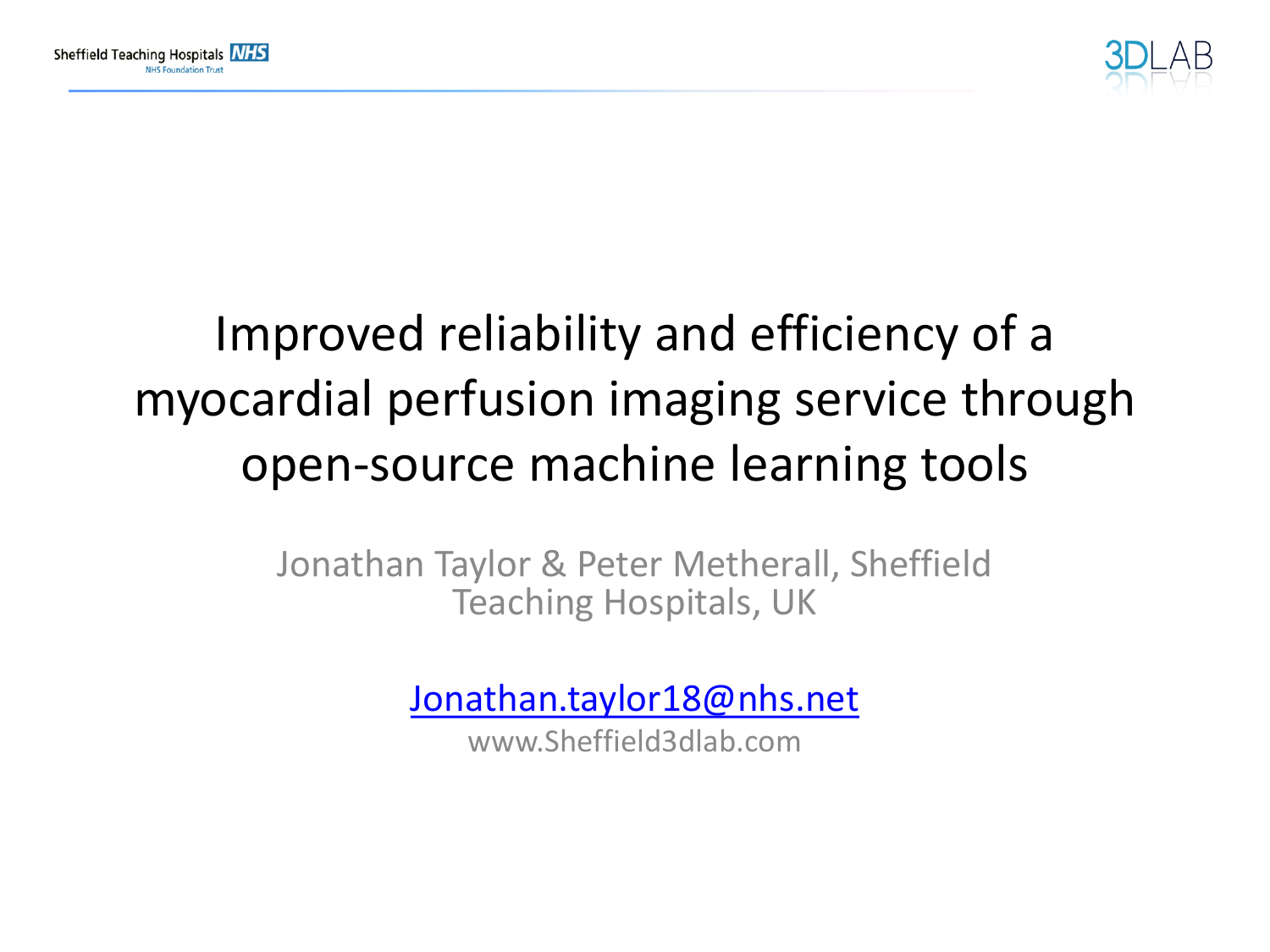



# **Myocardial Perfusion Imaging (MPI)**

- MPI is a common SPECT test for diagnosis of coronary artery disease
- Two scans are acquired (at stress and rest)
- Comparison between data enables identification of fixed or reversible perfusion reduction
- Scans @ Sheffield acquired on a GE Discovery 530 NM camera (with small, fixed FOV)

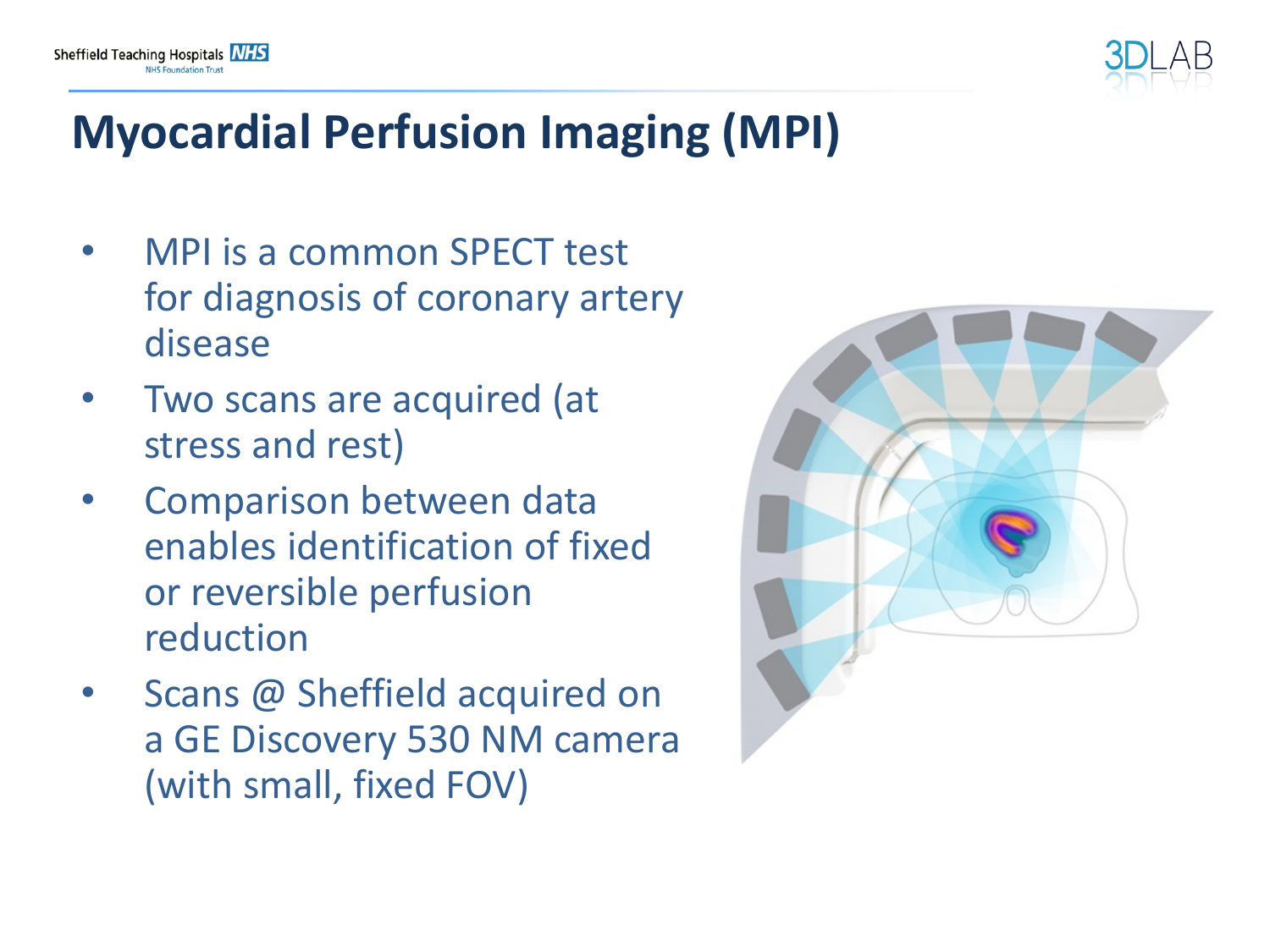

# **Myocardial Perfusion Imaging (MPI)**

- Sensitivity is non-uniform across the FOV
- Positioning must be consistent between stress and rest acquisitions to avoid false interpretation
- A position check is performed after rest scan to ensure absolute difference in position is < 1.0cm
- This requires a 3D registration mask to be drawn manually for every case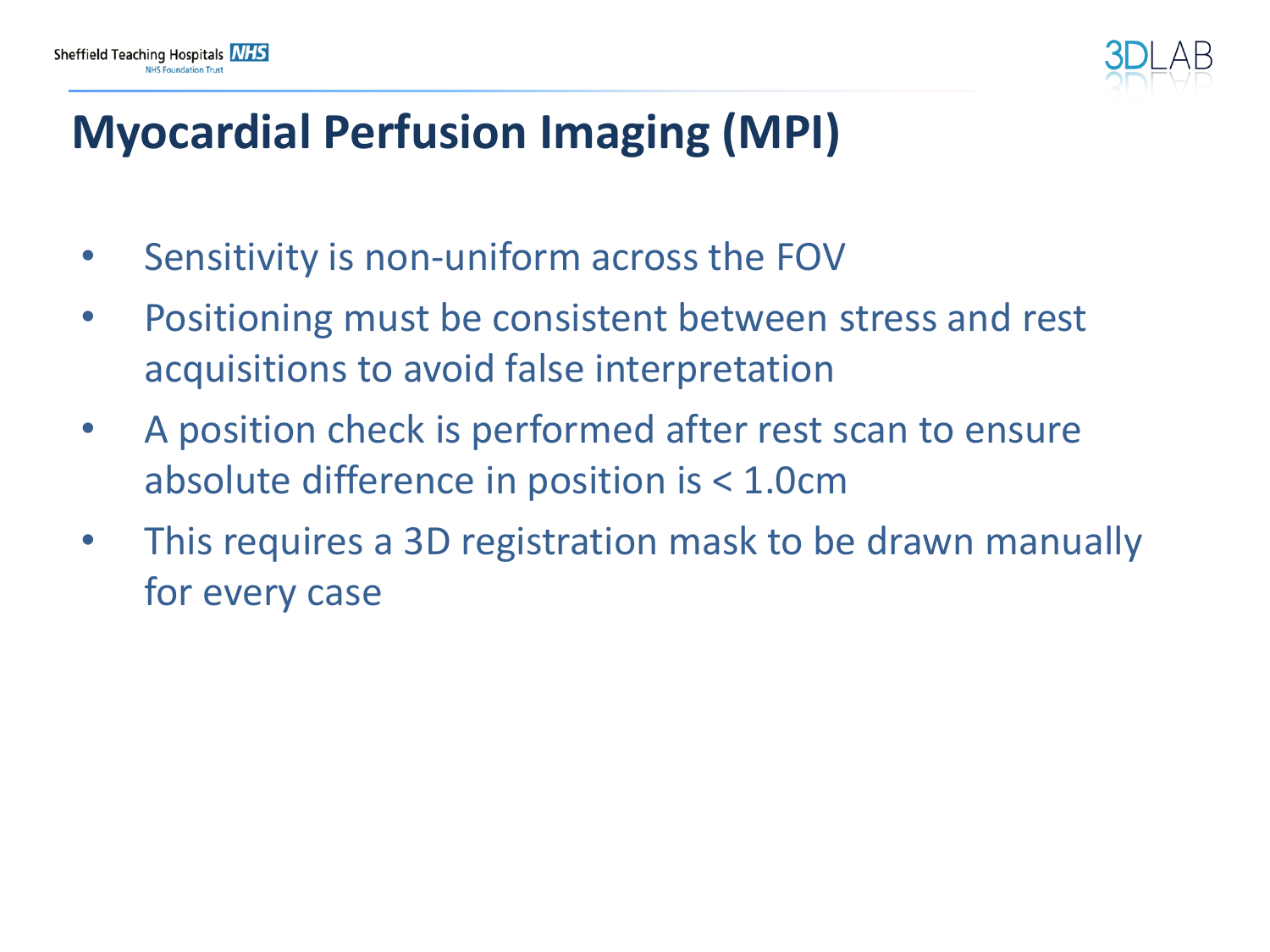

### **Position check**

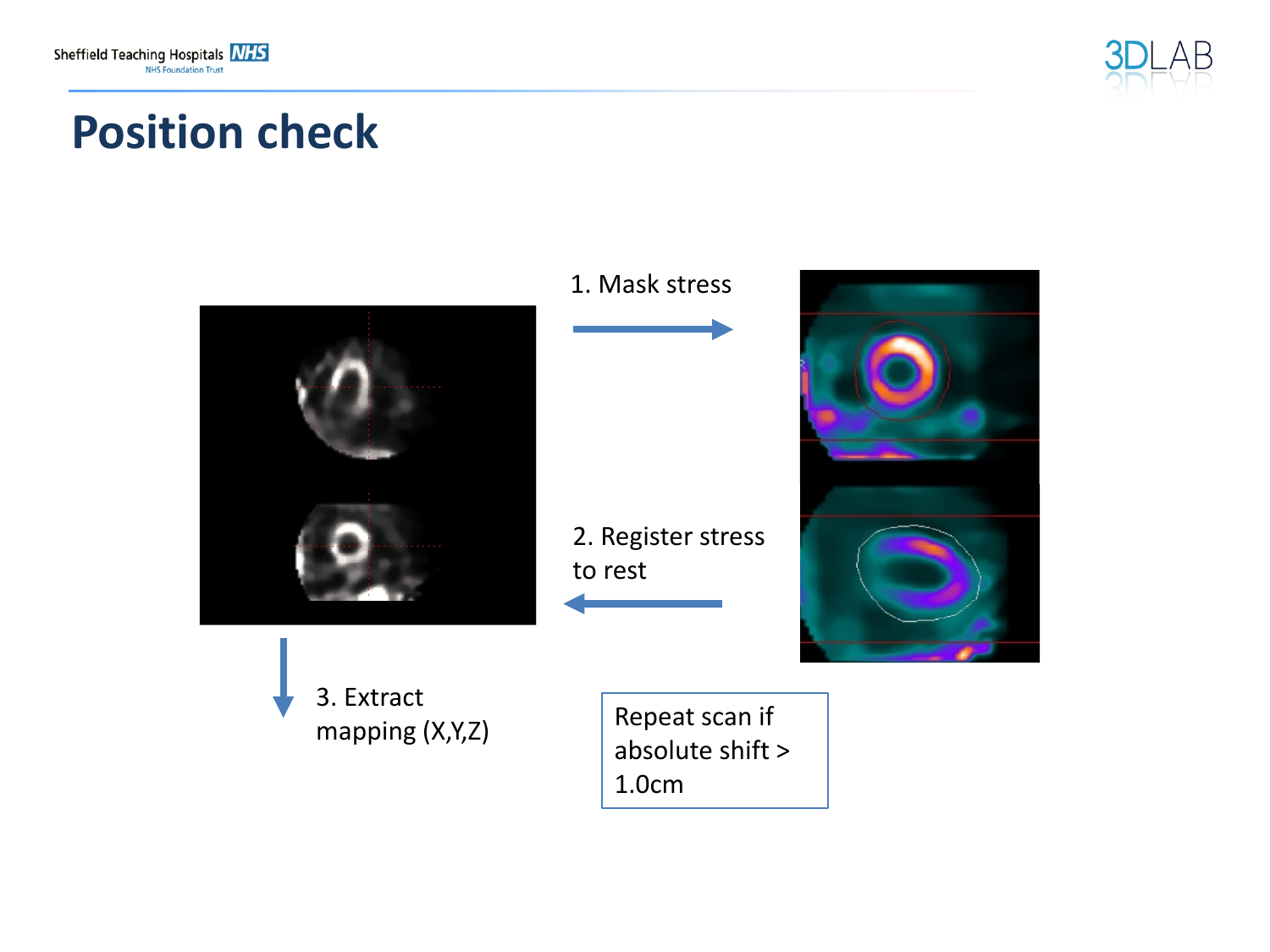



### **Project aim**

- Position QC check requires significant staff resources and can get forgotten (leading to service disruption)
- If the mask drawing can be automated, the whole process can be completed without human input!
- Project aimed to:
	- **Create an algorithm capable of drawing registration mask automatically**
	- **Implement the algorithm clinically, assessing reliability and service impact**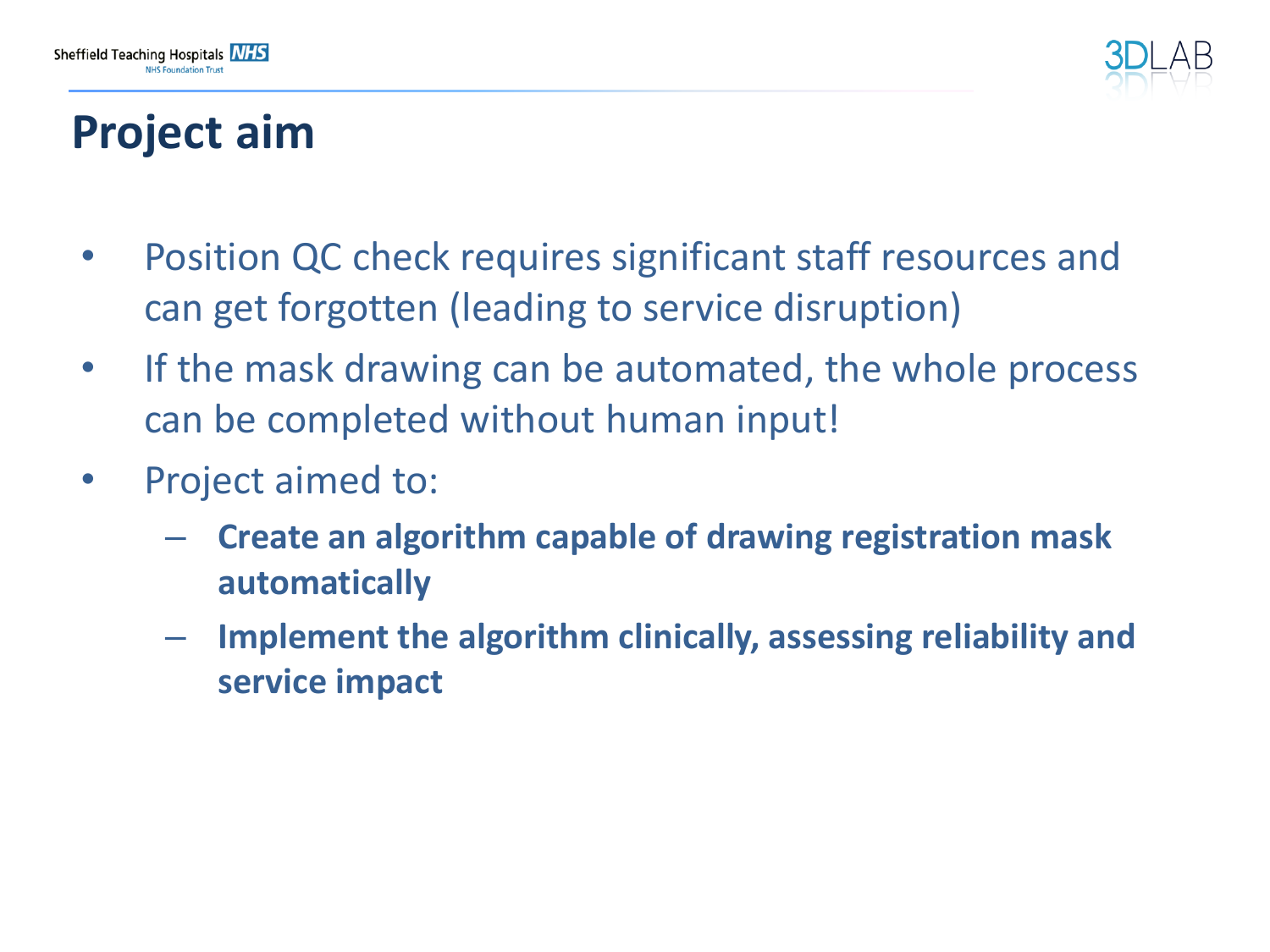



## **Method – algorithm phase (retrospective)**

- Convolutional Neural Network (dense V-net) trained using historical data
- All training / testing conducted using open-source niftynet platform
- 9604 previously generated masks extracted from the archive:
	- 80% for training, 10% for validation (selection of network parameters), 10% for hold-out testing
- Performance assessed using overlap measures (Dice) & position measurement differences



www.niftynet.io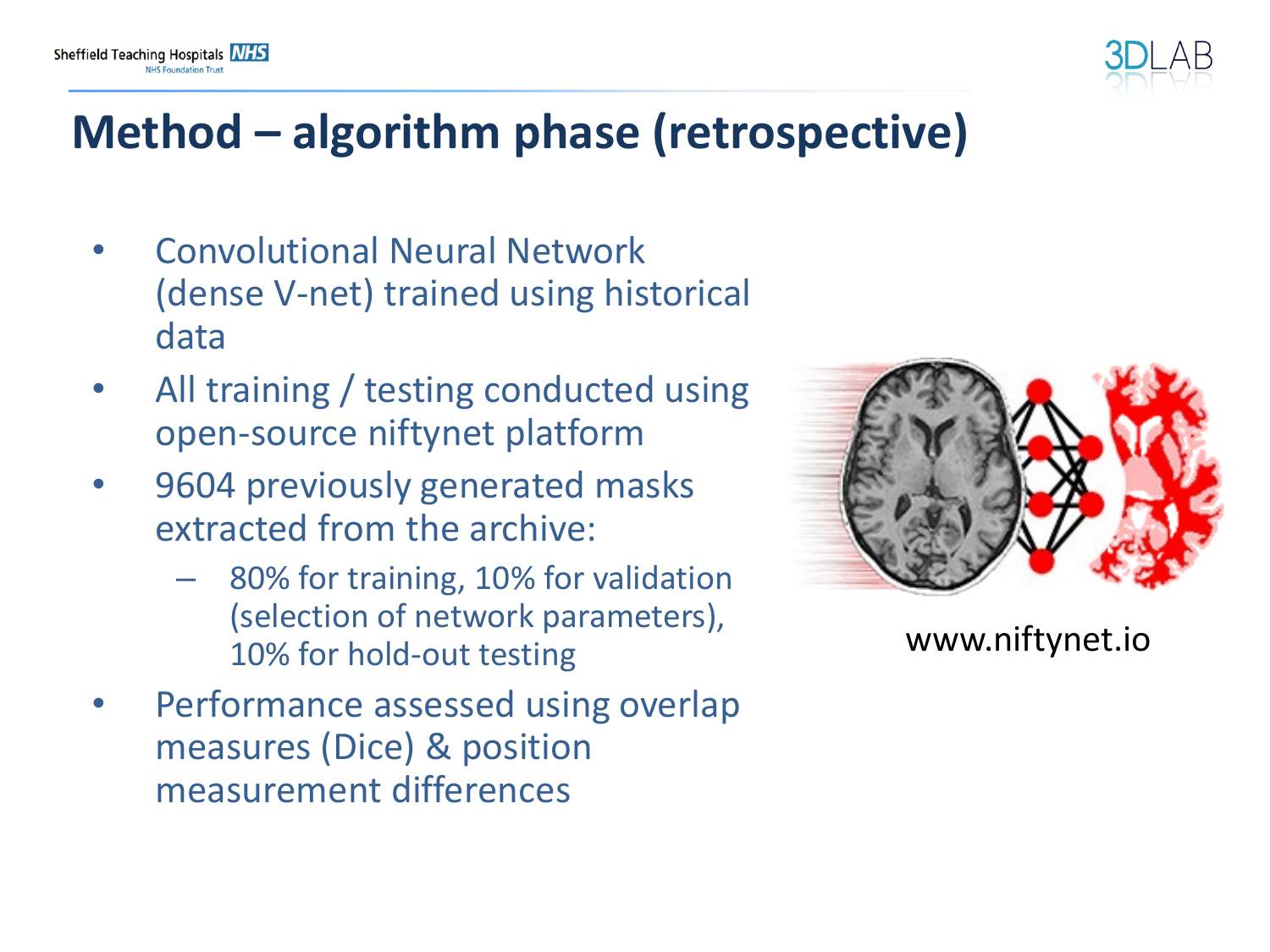

# **Method – evaluation phase (prospective)**

- Evaluation period of 4 months manual and automatic methods used in parallel
- Time taken for conventional manual mask drawing was captured through staff self-reporting
- Algorithm was integrated into routine workflow:
	- Executed daily through windows scheduled tasks
	- Algorithm output passed to clinical image viewing system (MIM software) for technologists to check
- Performance review at the end of the evaluation period, then moved fully to automated system
- Further review 12 months later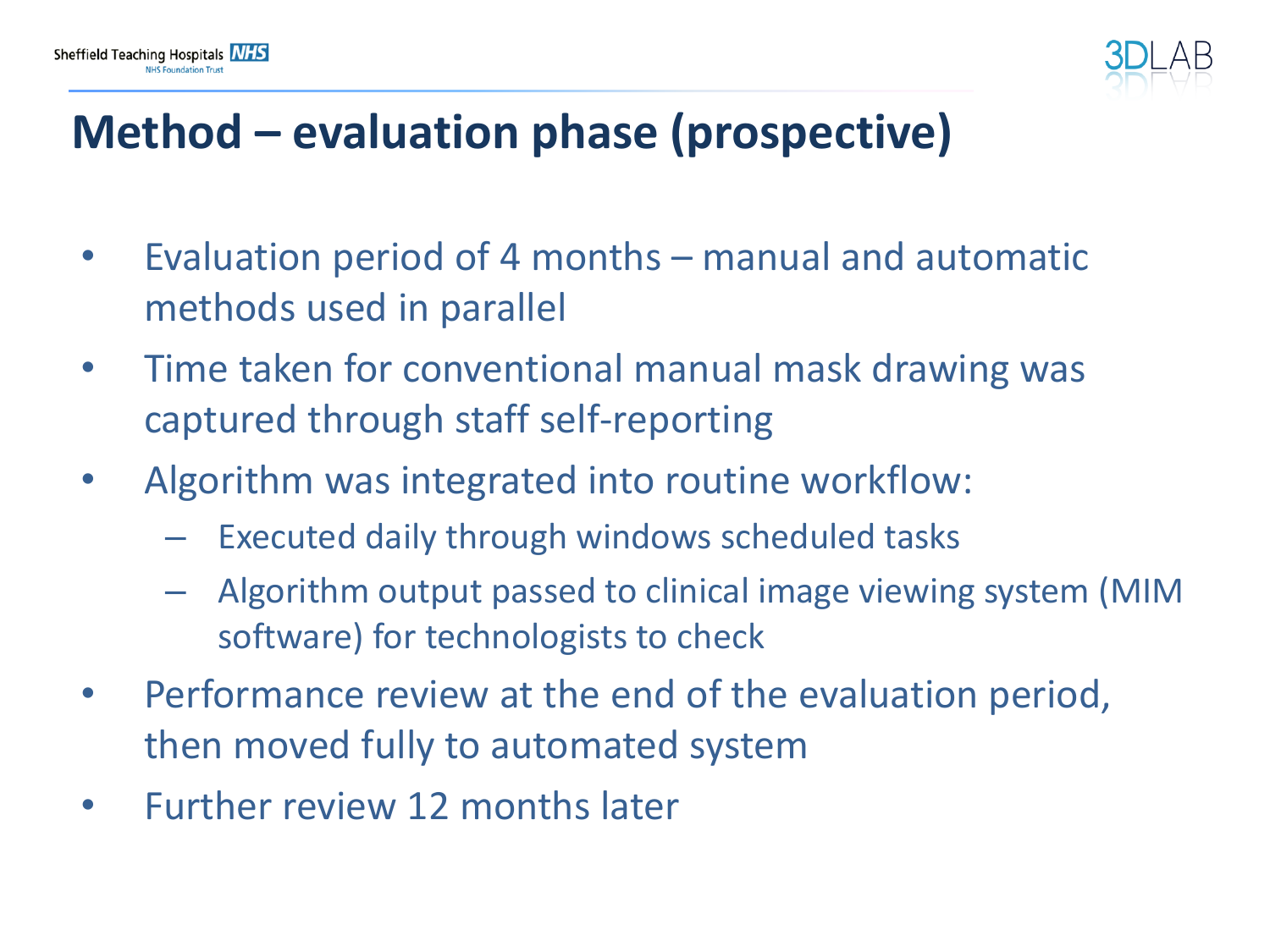

#### **Results – algorithm phase**

- Algorithm was highly accurate
- Manual vs automated mask: mean Dice of 0.85, mean difference in offset measurement of -0.006mm

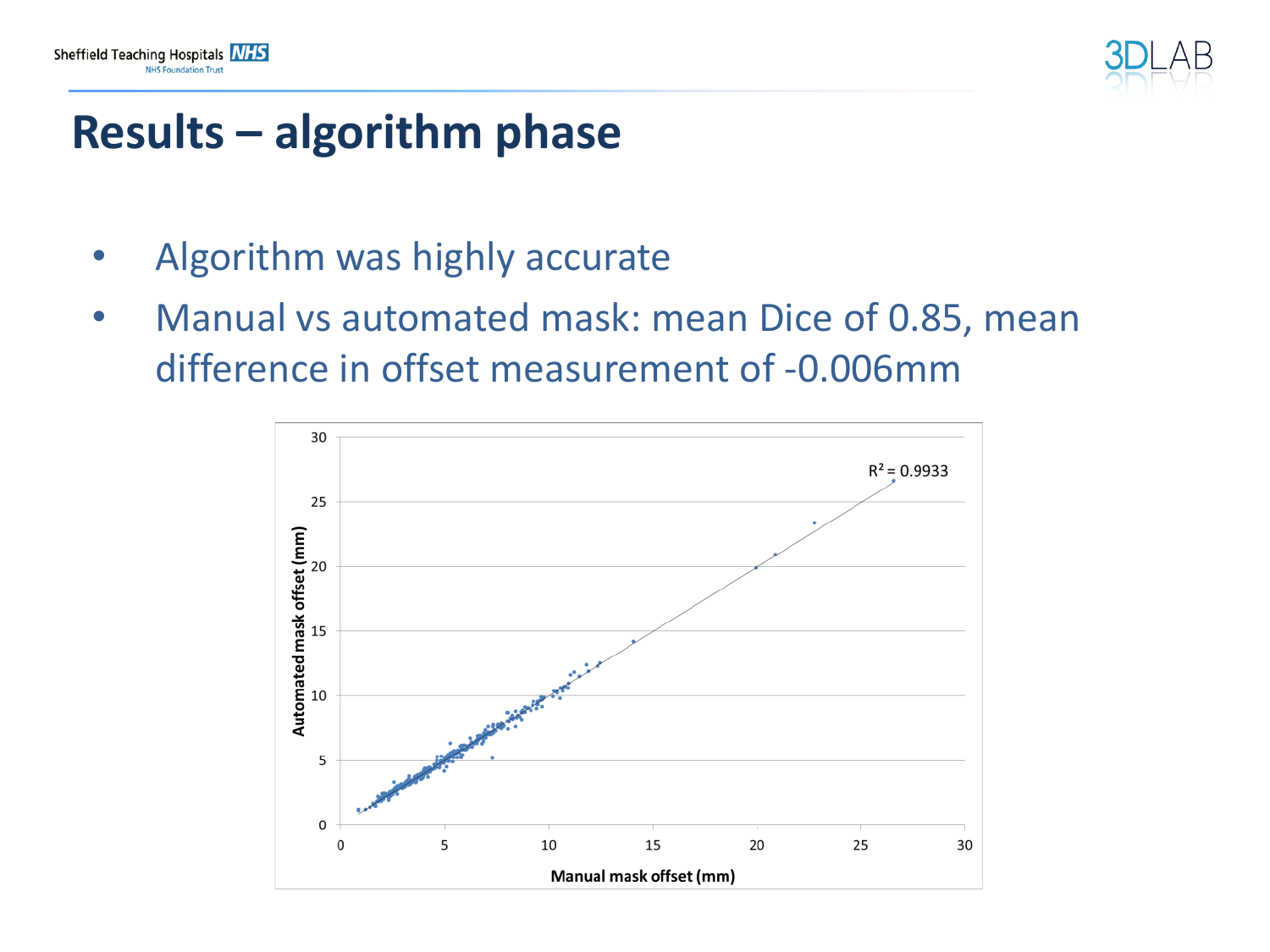



#### **Results – evaluation phase**

• Over 4 months (343 cases) there were no automated system failures. Results were available to technologists in all cases (example below)



- Mean time to draw mask manually  $= 5.2$  minutes (per case)
- At 12 months the automated system has saved approx 20 hours staff time (so far)